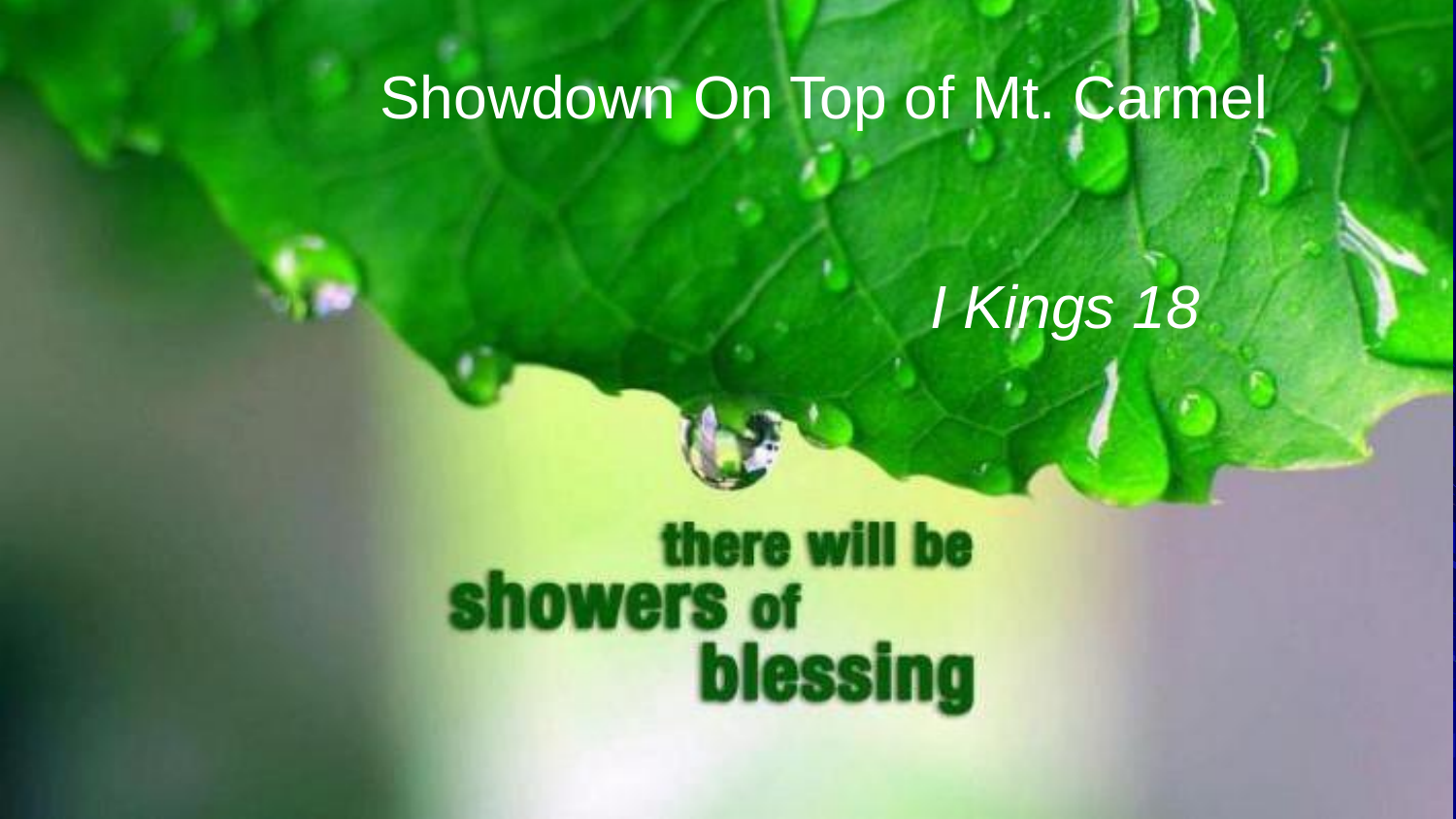## Showdown on top of Mt. Carmel

Elijah Confronts Ahab after the three-and-a-half-year drought (Verse 17)

Elijah, "How long will you halt between two opinions, God or Baal

The Battle Lines are Drawn (verses 22-28)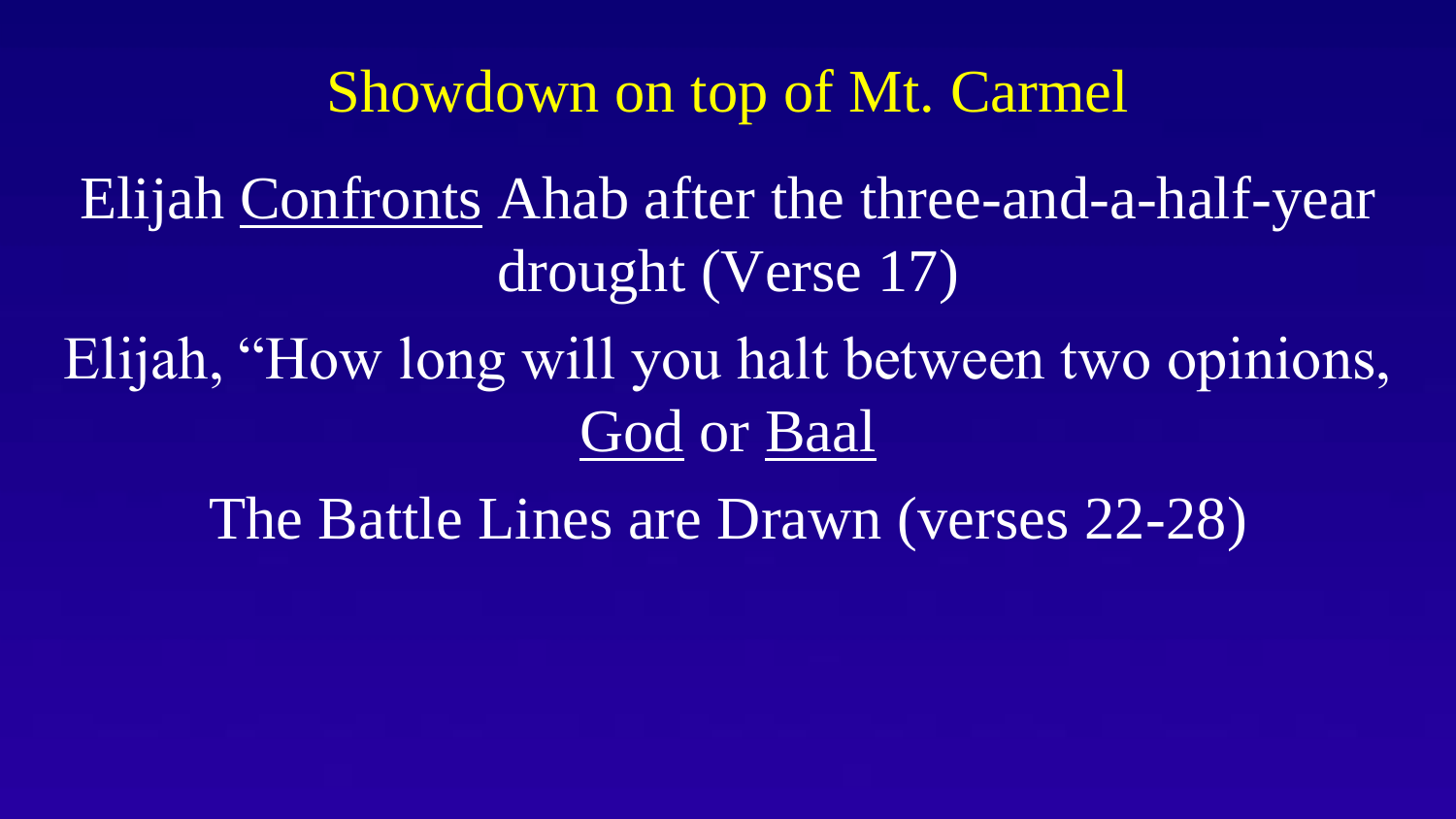The Battle Lines are Drawn (verses 22-28) The battle is over worship Show me that which in your life controls you, that is your Baal

Elijah re-introduced the covenant God made with Israel Elijah then prayed (verse 36-39) Fire fell from heaven and lit up the altar and the people responded, "The Lord He is God, the Lord He is God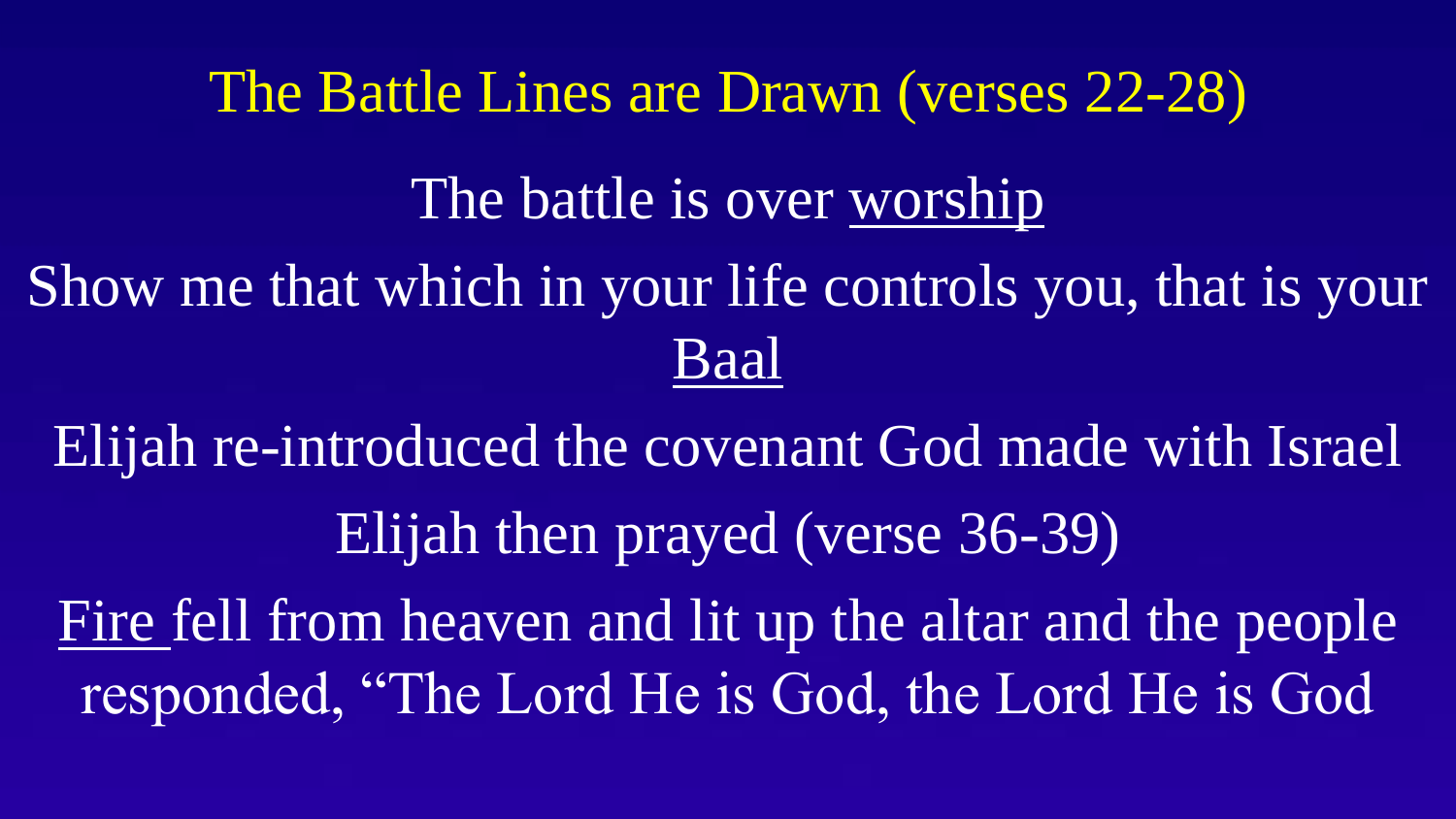## The Fate of the Prophets of Baal

In the Old Testament law-those guilty of idolatry was punished by death

Practical lesson for us today: sin dealt with radically is sin dealt with effectively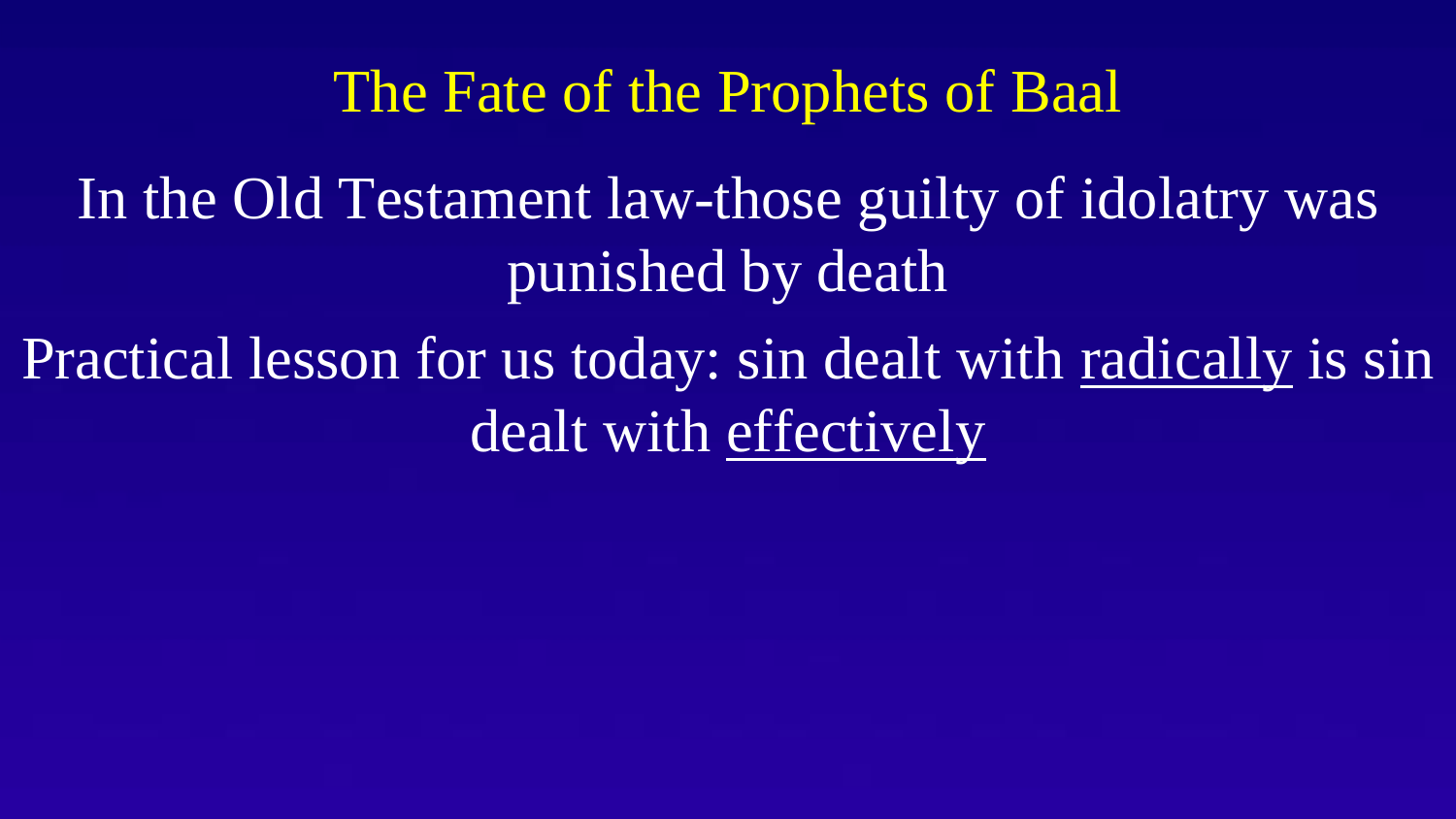#### The Fate of the Prophets of Baal

# Verse 40-Elijah killed all 850 prophets with his sword

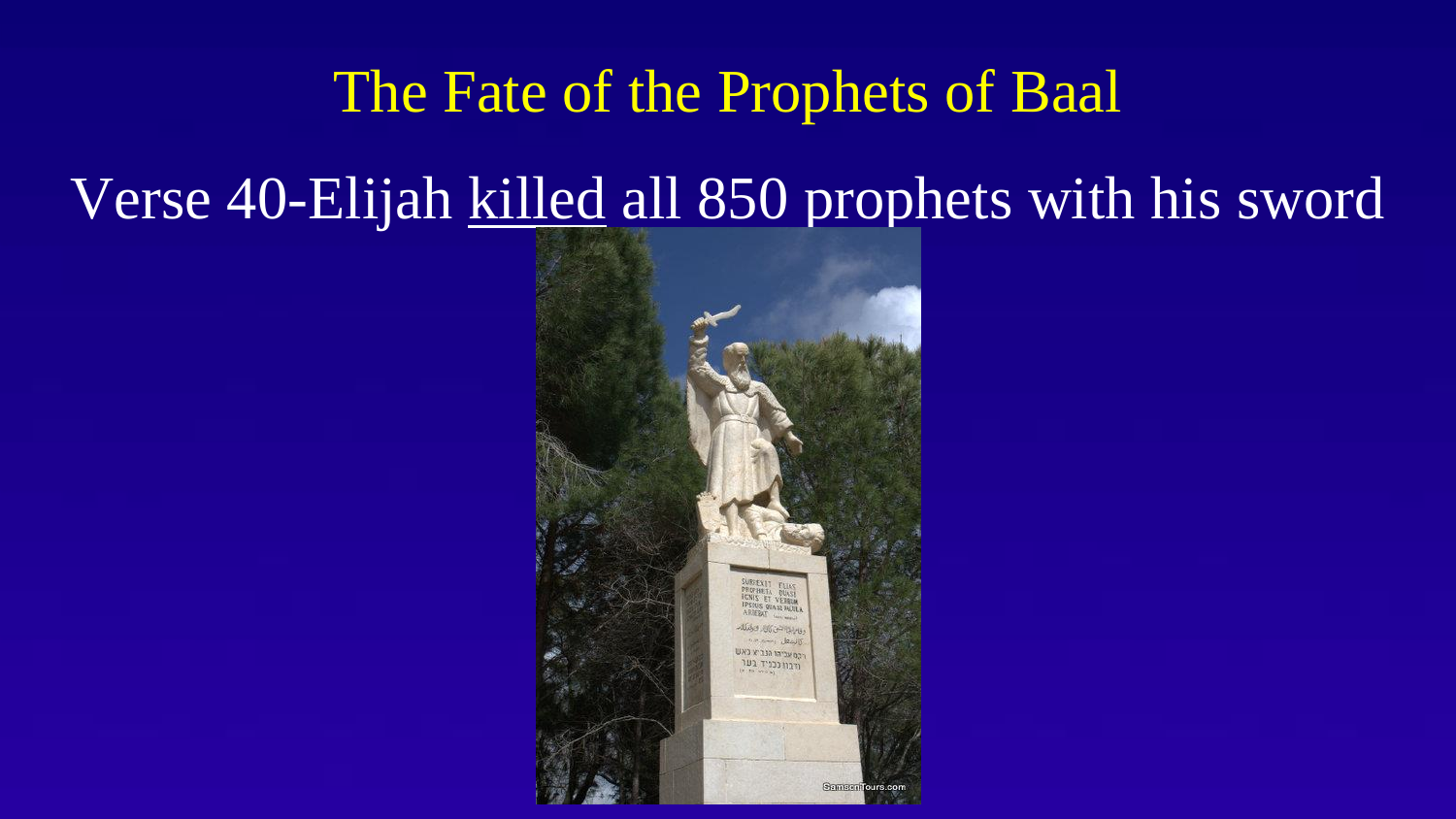## The Sound of Rain (verse 41)

Practical lesson: the closer you get to God-the more you will hear His softest whisper.

Elijah went up to the top of Mt. Carmel to pray in a fetal position

Elijah instructs his servant seven times to look out over the Mediterranean for rain clouds. And on the seventh time, the servant sees a small cloud about the size of a man's fist and it begins to rain